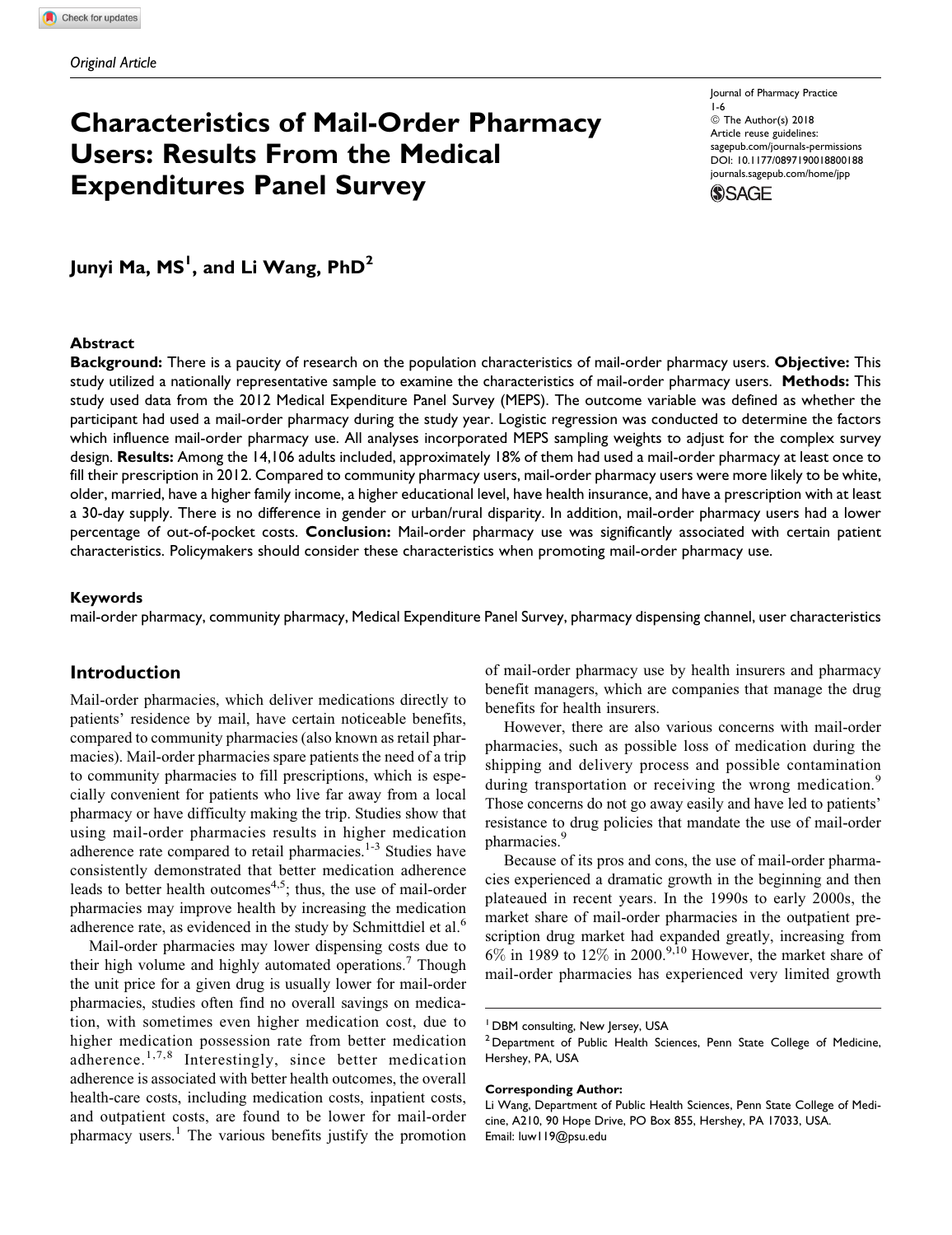since  $2006$ ,<sup>11</sup> even dropping from 16.7% in 2012 to 15.2% in 2013.<sup>12</sup>

With the aging of the population, more prescription drugs will be needed, especially long-duration maintenance drugs for chronic diseases, which are ideal types of medication for the use of mail-order pharmacies. Studies on the characteristics of mail-order pharmacy users can inform policy makers to design related policies and help predict the future trend of mail-order pharmacy use.

In the literature, there is a paucity of research on patient characteristics of mail-order pharmacy users. A recent study on diabetic patients has identified some socioeconomic factors associated with mail-order pharmacy use.<sup>8</sup> Another study on patients who newly started the use of statin medications has explored the patient characteristics of mail-order pharmacy users.<sup>6</sup> Those studies focused on only particular patient groups with a specific disease or using a specific medicine. Rashrash et al explored the patient characteristics of mail-order pharmacy users for the general population; however, their study relied on self-reported data from Internet-based online surveys with electronic invitations for participation. The potential selfselection bias and recall bias were well recognized by the authors in the paper.<sup>13</sup>

This study aims to identify patient characteristics of mailorder pharmacy users versus community pharmacy users in the general US population using the Medical Expenditure Panel Survey (MEPS) data. The MEPS data used in this study are nationally representative data collected from well-designed national interviews, verified by rigorous methods and other data sources, and conducted annually for more than 2 decades by the Agency for Healthcare Research and Quality (AHRQ) of the US Department of Health  $&$  Human Services.<sup>14</sup> This study used deidentified public use MEPS data, which are available for download free of charge at the AHRQ web site. $14$ 

# Methods

#### Data Source

The data used in this study were from the 2012 MEPS.<sup>14</sup> The respondents for MEPS are drawn from participants in the previous year's National Health Interview Survey.<sup>15</sup> The MEPS database provides a valuable source for studying various patterns of prescription drug use.<sup>16</sup> The MEPS data files used in this study included (1) the full-year consolidated data file, containing patient-level information on socioeconomic variables, health conditions, and health insurance and (2) the prescription drug use data file with information for each filled prescription such as the drug name, drug dispensing channel, and payment.

# Study Population

Participants 18 years and older in MEPS were included in this study, who (1) had a positive person-level weight, indicating the participant successfully completed the MEPS interviews, and (2) had at least 1 prescription filled either from a mail-order pharmacy or community pharmacy. Children younger than 18

years were excluded because they were less likely to make their own pharmacy choice.

## Outcome Variables

The medication dispensing channel was determined using the variable "type of pharmacy" in the MEPS prescribed medication file. Respondents in the survey were asked to report the pharmacy type from which they purchased their prescription drugs. They were allowed to list multiple possible pharmacies associated with their prescriptions including (1) mail-order pharmacy, (2) online store, (3) Health Maintenance Organization (HMO), clinic or hospital, (4) drug store, and (5) another store. Participants who exclusively purchased or refilled their prescriptions in HMOs, clinics, or hospitals throughout the year were excluded from this study. Mail-order pharmacy users were defined as those who had one or more prescription filled through a mail-order pharmacy or online store. Community pharmacy users were defined as those who had no prescriptions filled through a mail-order pharmacy or online store throughout the year. A dichotomous variable that indicated whether a participant was a mail-order pharmacy user or community pharmacy user was created.

## Independent Variables

Various demographic and socioeconomic variables were considered including age, gender, race/ethnicity, marital status, education, family income level, census region, metropolitan statistical area (MSA) status, and health insurance coverage. Health insurance coverage was a dichotomous variable defined as: insured (covered by health insurance for at least 1 day) or uninsured (not covered by health insurance) during the year 2012.

An indicator variable on whether the person had filled a prescription with at least a 30-day supply was created. Maintenance drugs are more applicable to mail-order pharmacies than short-term acute use medication.

# Data Analysis

Data analysis was conducted using SAS version 9.4 (SAS Institute Inc, Cary, North Carolina). T-tests and Rao-Scott chi-square tests were employed to assess whether various independent variables were distributed differently between mailorder pharmacy users and community pharmacy users. Logistic regression was conducted to examine the association between mail-order pharmacy use and various independent variables. The statistical significance was evaluated at the  $P < .05$  level. All statistical analysis incorporated the MEPS person-level weights, strata, and primary sampling unit information to adjust for the complex survey design.

# Results

A total of 14,106 individuals (weighted sample of 148 198 007) were included in this study, and 18.0% of them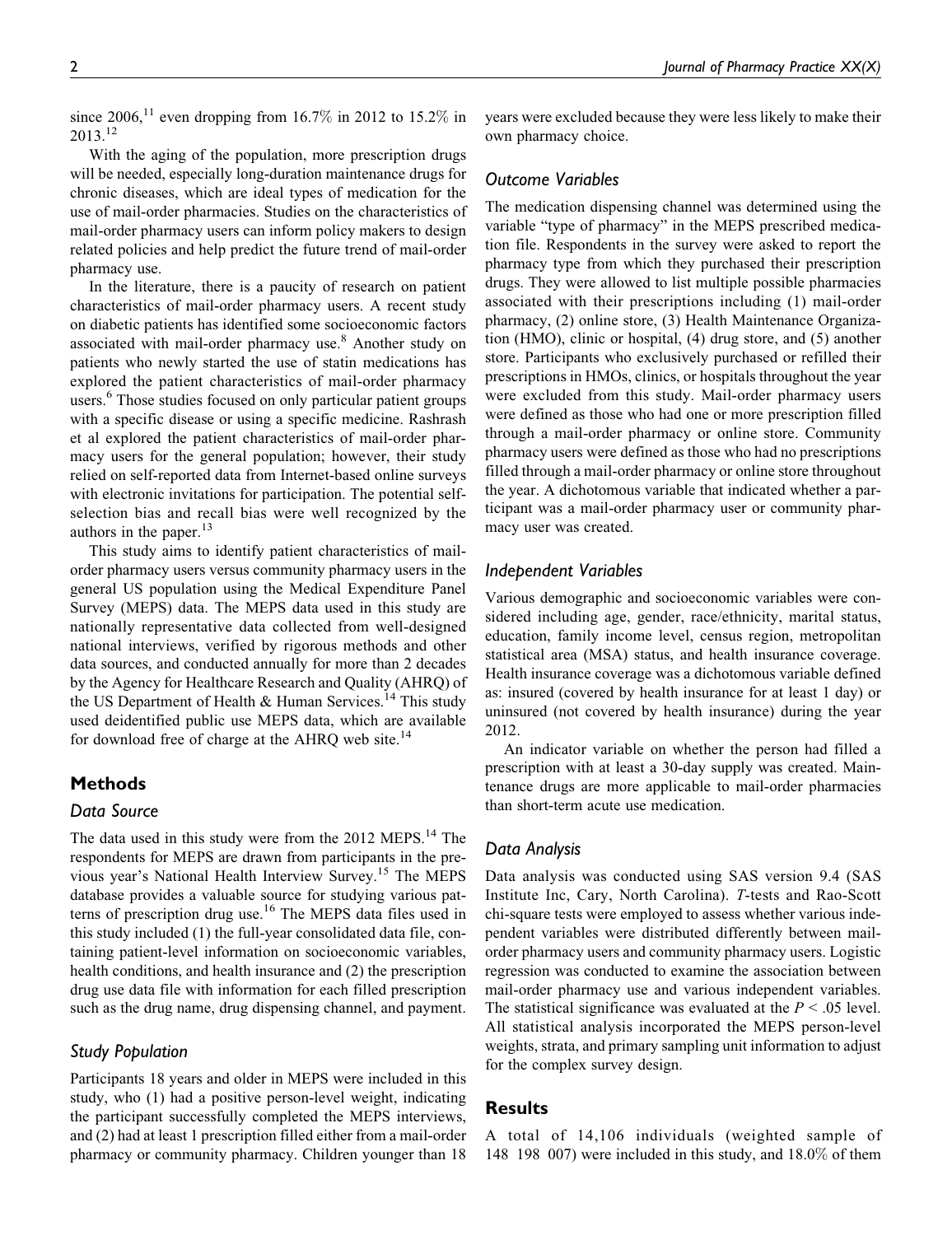Table 1. Weighted Descriptive Statistics.

| Variable, P Value                                | Variable Value <sup>a</sup>  | Mail-Order Pharmacy Users <sup>b</sup> | Community Pharmacy Users <sup>b</sup> |
|--------------------------------------------------|------------------------------|----------------------------------------|---------------------------------------|
| Age (years); $P < .0001$                         | 18-45 (36.04%)               | 8.27%                                  | 91.73%                                |
|                                                  | 46-64 (38.30%)               | 19.01%                                 | 80.99%                                |
|                                                  | $\geq 65$ (25.66%)           | 30.05%                                 | 69.95%                                |
| Gender; $P = .018*$                              | Men (41.82%)                 | 18.95%                                 | 81.05%                                |
|                                                  | Women (58.18%)               | 17.27%                                 | 82.73%                                |
| Race/ethnicity; $P < .0001*$                     | Non-Hispanic white (73.34%)  | 20.56%                                 | 79.44%                                |
|                                                  | Non-Hispanic black (10.40%)  | 11.10%                                 | 88.90%                                |
|                                                  | Hispanic (10.58%)            | 8.12%                                  | 91.88%                                |
|                                                  | Asian (3.62%)                | 15.66%                                 | 84.34%                                |
|                                                  | Other (2.07%)                | 15.23%                                 | 84.77%                                |
| Marital status: $P < .0001*$                     | Married (55.75%)             | 21.55%                                 | 78.45%                                |
|                                                  | Not married (44.25%)         | 13.46%                                 | 86.54%                                |
| Family income level $P < .0001*$                 | Low income (29.57%)          | 9.48%                                  | 90.52%                                |
|                                                  | Middle income (29.39%)       | 17.50%                                 | 82.50%                                |
|                                                  | High income (41.05%)         | 24.43%                                 | 75.57%                                |
| Educational attainment; $P < .0001$ <sup>*</sup> | High school or less (41.37%) | 15.02%                                 | 84.98%                                |
|                                                  | Beyond high school (28.34%)  | 17.57%                                 | 82.43%                                |
|                                                  | College or more (30.29%)     | 22.37%                                 | 77.63%                                |
| Census region; $P = .057$                        | Northeast (18.97%)           | 20.86%                                 | 79.14%                                |
|                                                  | Midwest (23.36%)             | 16.87%                                 | 83.13%                                |
|                                                  | South (37.67%)               | 17.67%                                 | 82.33%                                |
|                                                  | West (20.00%)                | 17.09%                                 | 82.91%                                |
| Residence; $P = .410$                            | Non-MSA (15.76%)             | 17.09%                                 | 82.91%                                |
|                                                  | MSA (84.24%)                 | 18.14%                                 | 81.86%                                |
| Health insurance; $P < .0001*$                   | Yes (91.83%)                 | 19.12%                                 | 80.88%                                |
|                                                  | No (8.17%)                   | 5.00%                                  | 95.00%                                |
| Prescription $>$ 30 days; P < .0001*             | Yes (67.32%)                 | 22.30%                                 | 77.70%                                |
|                                                  | No (32.68%)                  | 9.04%                                  | 90.96%                                |

Abbreviation: MSA, metropolitan statistical area.

<sup>a</sup>The percentages in the column under "Variable Value" are the distribution of the variable values among all participants. Those percentages add up to 100% within the same variable, such as for age,  $36.04% + 38.30% + 25.66% = 100%$ .

 $b$ The percentages in the last 2 columns are the distribution of the drug dispensing channel at a given variable value. Those percentages add up to 100% at a given categorical value of a variable, such as for age 18-45 years,  $8.27% + 91.73% = 100%$ .

\*Indicate statistical significance.

had used a mail-order pharmacy at least once to fill their prescriptions during 2012.

Table 1 presented the weighted descriptive characteristics for the overall sample and the subgroups of mail-order pharmacy versus community pharmacy users. Mail-order pharmacy users and community pharmacy users were significantly different in age ( $P < .0001$ ). In this study, 36.04% of the respondents were 18 to 45 years old, among whom only 8.27% had used mail-order pharmacies, whereas as high as 30.05% of seniors aged 65 or more had used mail-order pharmacies. The use of pharmacy channel differed significantly by race, with minorities being less likely to use mail-order pharmacy services than whites (8.12% of Hispanics, 11.10% of blacks used mail-order pharmacies compared to 20.56% of whites). A higher percentage of married people used mail-order pharmacies than unmarried people (21.55% vs 13.46%,  $P < .0001$ ). People with higher income were more likely to be mail-order pharmacy users (from 9.48% for lower income to 17.50% for middle income and 24.43% for high income,  $P < .0001$ ). The percentage of mail-order pharmacy users increased with educational attainment ( $P < .0001$ ). Those living in an MSA did not differ from those in non-MSA areas regarding their tendency to use mailorder pharmacies (17.09% for non-MSA vs 18.14% for MSA, P  $=$  .41). A much higher percentage of insured people used mailorder pharmacies compared to uninsured people (19.12% vs 5.00%,  $P < .0001$ ). Having a prescription of at least a 30-day supply dramatically increased the chance of using mail-order pharmacies (9.04% vs 22.30%,  $P < .0001$ ).

Table 2 summarized the logistic regression results, with the binary-dependent variable being the use of a mail-order pharmacy or not. The unadjusted odds ratios were from simple logistic regression models with the single covariate under study, and the adjusted odds ratios were from the logistic regression with all the covariates included. The P value associated with a given level of a categorical variable was for testing whether that given level had a statistically significant effect compared to the reference level, based on likelihood ratio test.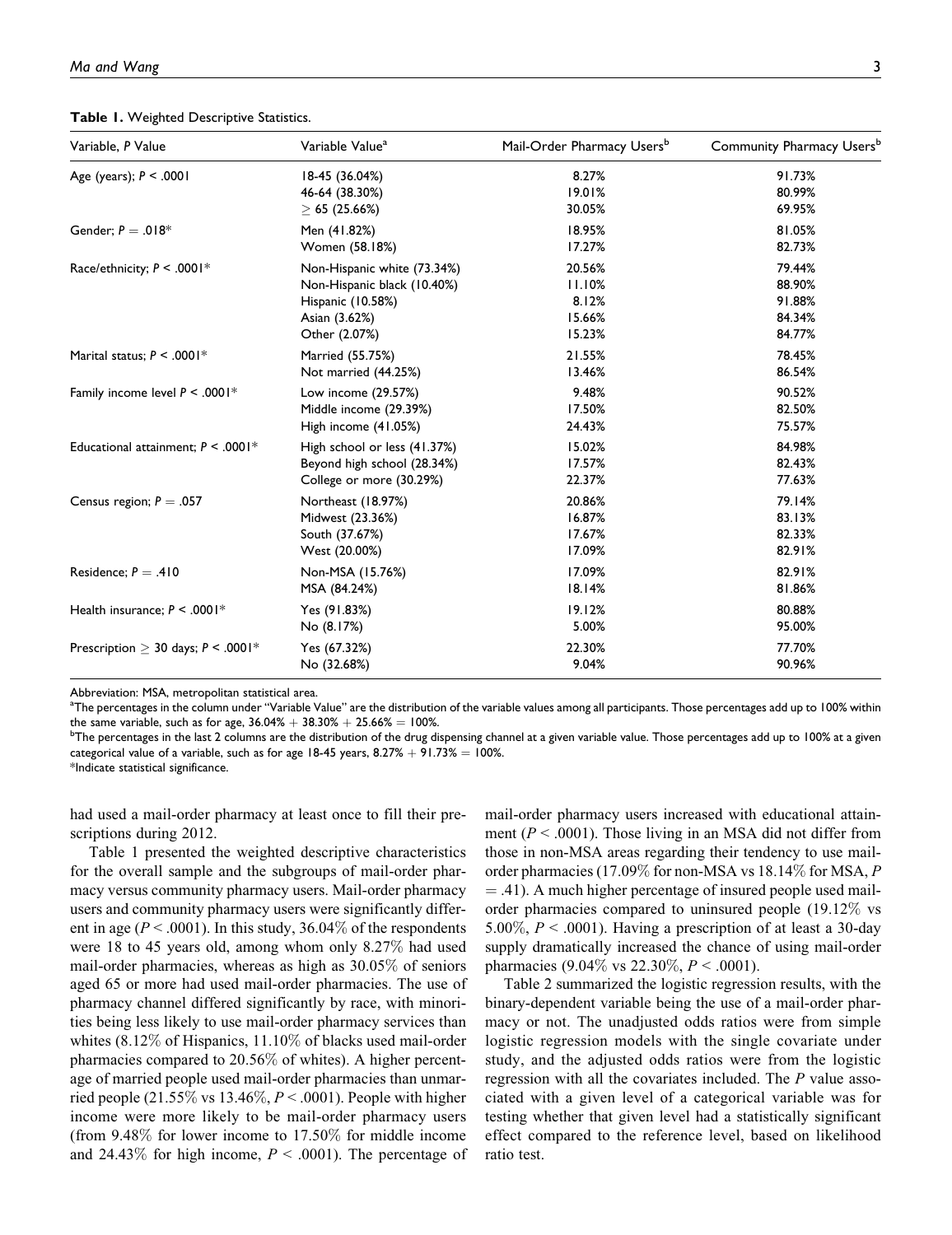| Variable                      | Variable Value      | Unadjusted Odds Ratio, <sup>a</sup> P Value <sup>c</sup> | Adjusted Odds Ratio, <sup>b</sup> P Value    |
|-------------------------------|---------------------|----------------------------------------------------------|----------------------------------------------|
| Age (years)                   | $18-45$<br>46-64    | 1.00<br>2.60 (2.18, 3.11), $P < .0001^{c,*}$             | 1.00<br>1.96 (1.64, 2.34), $P < .0001^{c,*}$ |
|                               | >65                 | 4.77 (3.95, 5.75), $P < .0001*$                          | 3.72 (3.06, 4.51), $P < .0001*$              |
| Gender                        | Men                 | 1.00                                                     | 1.00                                         |
|                               | Women               | 0.89 (0.81, 0.98), $P = .02^*$                           | 1.06 (0.96, 1.18), $P = .24$                 |
| Race/ethnicity                | Non-Hispanic white  | 1.00                                                     | 1.00                                         |
|                               | Non-Hispanic black  | 0.48 (0.40, 0.58), $P < .0001*$                          | 0.65 (0.54, 0.79), $P < .0001*$              |
|                               | Hispanic            | 0.34 (0.27, 0.43), $P < .0001*$                          | 0.54 (0.43, 0.68), $P < .0001*$              |
|                               | Asian               | 0.72 (0.56, 0.92), $P = .01*$                            | 0.83 (0.64, 1.07), $P = .15$                 |
|                               | Other               | 0.69 (0.44, 1.10), $P = .12$                             | 0.82 (0.50, 1.36), $P = .44$                 |
| Marital status                | No                  | 1.00                                                     | 1.00                                         |
|                               | Yes                 | 1.77 (1.54, 2.02), $P < .0001*$                          | 1.30 (1.12, 1.55), $P = .0005*$              |
| Family income level           | Low income          | 1.00                                                     | 1.00                                         |
|                               | Middle income       | 2.02 (1.67, 2.45), $P < .0001*$                          | 1.95 (1.61, 2.36), $P < .0001*$              |
|                               | High income         | 3.09 (2.66, 3.58), $P < .0001*$                          | 2.54 (2.16, 2.99), $P < .0001*$              |
| <b>Educational attainment</b> | High school or less | 1.00                                                     | 1.00                                         |
|                               | Beyond high school  | 1.21 (1.03, 1.41), $P = .02^*$                           | 1.20 (1.02, 1.42), $P = .03*$                |
|                               | College or more     | 1.63 (1.42, 1.88), $P < .0001*$                          | 1.32 (1.12, 1.55), $P = .001*$               |
| Census region                 | West                | 1.00                                                     | 1.00                                         |
|                               | Northeast           | 1.28 (1.03, 1.58), $P = .02^*$                           | 1.27 (1.03, 1.56), $P = .02^*$               |
|                               | Midwest             | 0.98 (0.80, 1.21), $P = .88$                             | 0.88 (0.71, 1.09), $P = .23$                 |
|                               | South               | 1.04 (0.87, 1.25), $P = .66$                             | 1.04 (0.86, 1.25), $P = .69$                 |
| Residence                     | Non-MSA             | 1.00                                                     | 1.00                                         |
|                               | <b>MSA</b>          | 1.08 (0.86, 1.34), $P = .52$                             | 1.11 (0.90, 1.38), $P = .33$                 |
| Health insurance              | Yes                 | 1.00                                                     | 1.00                                         |
|                               | No                  | 4.49 (3.08, 6.55), $P < .0001*$                          | 2.28 (1.55, 3.36), $P < .0001*$              |
| Prescription > 30 days        | Yes                 | 1.00                                                     | 1.00                                         |
|                               | No                  | 2.89 (2.50, 3.34), $P < .0001*$                          | 2.49 (2.12, 2.92), $P < .0001*$              |

Table 2. Odds Ratio for Logistic Regression on the Use of a Mail-Order Pharmacy.

Abbreviation: MSA, metropolitan statistical area.

<sup>a</sup>The unadjusted odds ratios are from simple logistic regression involving a single given covariate variable.

<sup>b</sup>The adjusted odds ratios are from logistic regression involving all the covariates.

c The P value associated with a given category of a categorical variable is for testing whether that given category of the categorical variable has a statistically significant effect compared to the reference category.

\*Indicate statistical significance.

The unadjusted logistic regression results are presented in Table 2. Binary explanatory variables that significantly increased the likelihood of using a mail-order pharmacy included being male ( $P = .02$ ), being married ( $P < .0001$ ), having insurance ( $P < .0001$ ), and having a prescription of at least a 30-day supply ( $P < .0001$ ), based on their respective simple logistic regression models. MSA was not a significant factor ( $P = .52$ ).

In adjusted analysis, compared to the reference group of 18 to 45 years of age, those who were 46 to 64 years were more likely to use mail-order pharmacies ( $P < .0001$ ), with an odds ratio (OR) of 1.96, and those aged 65 years or more were even more likely to use mail-order pharmacies (OR  $=$  3.72,  $P \lt 0.0001$ ). Compared to non-Hispanic whites, non-Hispanic blacks ( $OR =$ 0.65,  $P < .0001$ ) and Hispanics (OR = 0.54,  $P < .0001$ ) were much less likely to use mail-order pharmacies, while Asians had no statistically significant difference (OR = 0.83,  $P = .15$ ). Married people were more likely to use mail-order pharmacies  $(OR = 1.30, P = .0005)$ . The higher family income level, the

more likely the respondent would use mail-order pharmacies  $(OR = 1.95$  for middle income compared with low income level,  $P < .0001$ ; and OR = 2.54 for high income,  $P < .0001$ ). Likewise, the higher the educational attainment level, the more likely one would use mail-order pharmacies. Having insurance significantly increased the likelihood of using mail-order pharmacies  $(OR = 2.28, P < .0001)$ . Having a prescription with at least a 30day supply was significantly associated with the use of mailorder pharmacies (OR = 2.49,  $P < .0001$ ).

As in the simple logistic regression, living in an MSA area was not a determinant of mail-order pharmacy use  $(OR = 1.11,$  $P = .33$ ) in logistic regression involving multiple covariates. Most of the variables in Table 2 which were significant in their respective simple logistic regression remained significant in the multiple logistic regression model.

An additional analysis was conducted to compare between mail-order and community pharmacy users the out-of-pocket costs as a ratio of total prescription costs. Based on 2012 prescribed medicine data, the out-of-pocket costs were 16.8% for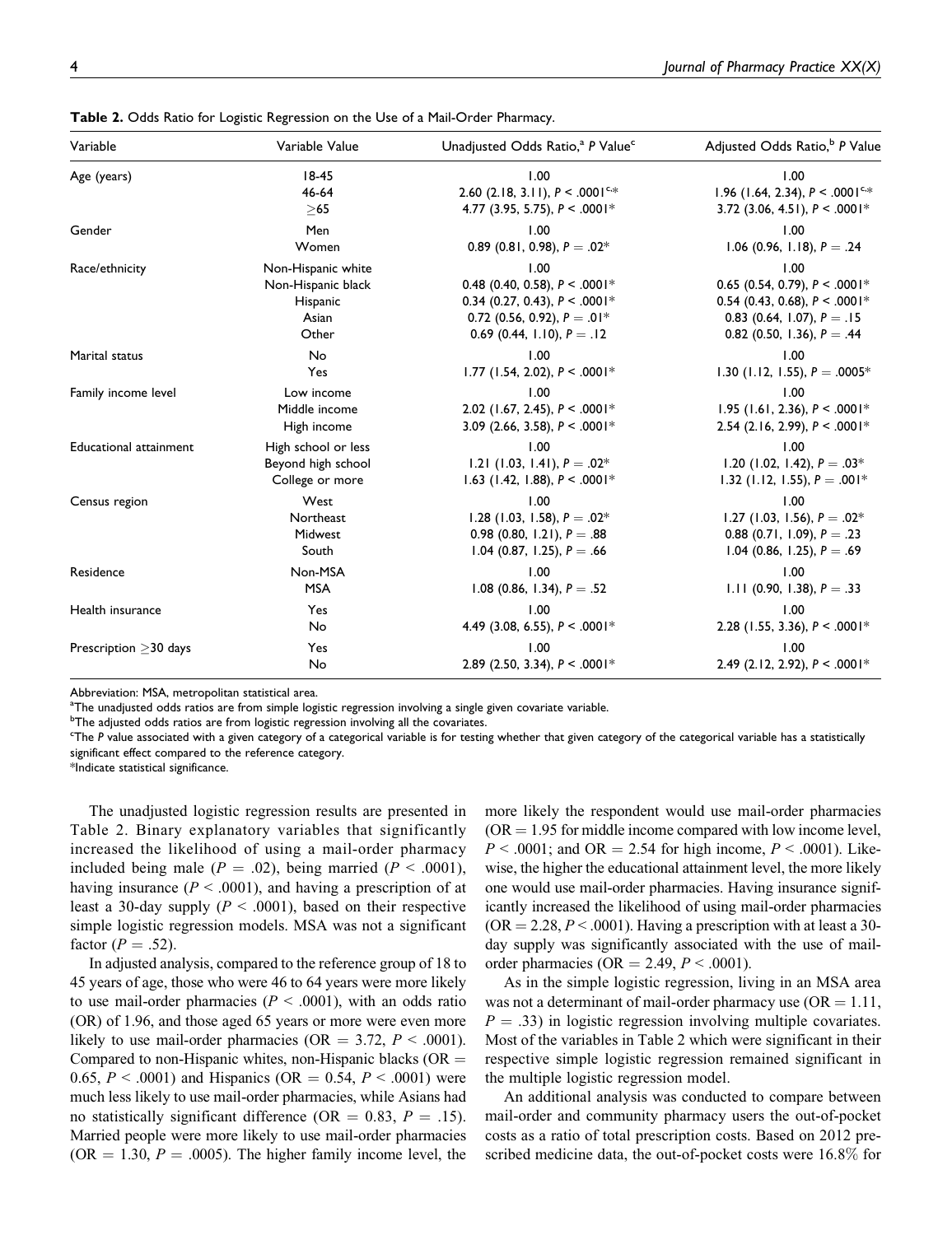mail-order pharmacy users and 18.9% for community pharmacy users.

#### **Discussion**

This study found that 18% of people had used a mail-order pharmacy at least once in 2012, meaning that a predominant majority of people had not used any mail-order pharmacy whatsoever. This mail-order pharmacy use rate was close to the estimated 17% found by Rashrash et al.<sup>13</sup> Even among respondents with a prescription of at least a 30-day supply, who were ideal candidates for using mail-order pharmacies, our study found that the percentage of mail-order pharmacy users was just 22.3%. With the low percentage of mail-order pharmacy users, it is no wonder that the market share of mail-order pharmacies in overall drug market was similarly modest at 16.7%.<sup>12</sup> To promote the use of mail-order pharmacies, pharmacy benefit managers should identify effective ways to introduce more first-time users to mail-order services.

Various demographic variables contributed to the use of mail-order pharmacies. Senior people were more likely to utilize mail-order pharmacies, since they tended to use more prescription drugs, especially more maintenance drugs.<sup>17,18</sup> Similar pattern of increasing use by age was also found by Wu et al for patients on diabetic medication, $8$  by Schmittdiel et al for patients who newly started statins,<sup>6</sup> and by Rashrah et al for the general population.<sup>13</sup>

Though slightly more males used a mail-order pharmacy, this study did not find a statistically significant gender difference. Wu et al reported a nonsignificant higher use of mailorder pharmacies in men,<sup>8</sup> whereas Schmittdiel et al found a marginally lower use in men,<sup>6</sup> and Rashrash et al presented exactly the same use by male and female.<sup>13</sup> Regarding race, this study showed strong evidence that whites had a much higher use of mail-order pharmacies compared to blacks or Hispanics, as found by Wu et al and Schmittdiel et al.<sup>6,8</sup> This racial difference in mail-order pharmacy use may further slow down its growth in the future, as the population becomes racially more diverse. Marriage has a protective health effect, as well-documented in the medical literature.<sup>19,20</sup> Our study found the marriage effect broadened one's methods of filling a prescription medication, as found by Wu et  $al.^{8}$  The marriage effect was not studied by Schmittdiel et al or Rashrash et al, probably due to lack of such data in their studies. $6,13$ 

Mail-order pharmacy use may save money for customers by lowering out-of-pocket costs, so it is reasonable to hypothesize that people with lower income are more likely to use mail-order pharmacies due to higher cost sensitivity. However, our current study found that people with lower income actually had lower mail-order pharmacy use. An explanation could be that people with higher income may be more ready to adopt mail-order pharmacy services due to their greater experience with general nonmedication online shopping. Studies suggest that family income is a major determinant of health outcomes,  $2^{1-23}$  and this study identified one possible mechanism: people with higher income may have better medication adherence thanks

to the higher rate of mail-order pharmacy use. Similarly, the higher educational level, the more likely one would use mailorder pharmacies. This association may be attributed to less reliance on local pharmacists to get medical information for people with higher education.

The convenience of mail-order pharmacies which spares patients the need for a trip to a local pharmacy has been highlighted as a primary advantage of using mail-order pharmacies.<sup>24</sup> The MEPS data did not have information on the distance to a local pharmacy, so living in an MSA was used as a proxy for rural/urban classification and to provide some sense of the distance to a local pharmacy. The study showed very strong evidence that rural/urban did not influence patients' choice of using mail-order pharmacies. In the study by Schimttdie et al, the average distance to the nearest local pharmacy was 9 miles among mail-order pharmacy users, only 1 mile longer than that for community pharmacy users.<sup>6</sup>

Having no insurance was associated with very low use of mail-order pharmacies, as people with no insurance tended to use less maintenance medication.<sup>25</sup> The uninsured rate was lower in this study than that of the general population. This was because the study sample was restricted to those who had filled a prescription in the study year, and the uninsured were less likely to have filled a prescription.

Regarding the variable of a 30-day supply, a sensitivity analysis was conducted to see whether the results were robust to a 90-day supply, as 90-day supply may provide an even stronger incentive to use mail-order pharmacies. Among those with a prescription of at least a 90-day supply, the percentage of mailorder pharmacy use increased to 34.5%, and the odds ratio was 3.90 ( $P < .0001$ ). The statistical significance of other variables remained the same. Since many prescriptions were filled for a 30 day supply rather than a 90-day supply, an indicator variable of a 30-day supply was created rather than a 90-day supply.

The out-of-pocket costs as a percentage of total medication costs were derived among all the medication used irrespective of the type of pharmacy, since the MEPS data did not contain information about which pharmacy was used for a given prescription. Even with this data limitation, the overall lower percentage of out-of-pocket costs by mail-order pharmacy users still provided some indirect evidence of a lower copayment for mail-order pharmacy users. Lower copayment is a great incentive to use mail-order pharmacies.<sup>26</sup> However, the lower copayment incentive has become less available in recent years. For instance, some states such as New York and Pennsylvania have passed laws to prohibit insurance plans from having differential copays for mail-order pharmacies and community pharmacies.<sup> $27,28$ </sup>

The study has some limitations as below. The MEPS data did not identify which specific prescription drugs were obtained through mail-order pharmacies, so the exact costs related to mail-order pharmacies could not be derived. Also, there were no data on the insurance drug benefit design, so we could not explore how much a respondent's pharmacy choice was influenced by the incentives or requirements of the drug benefits of his/her insurance.